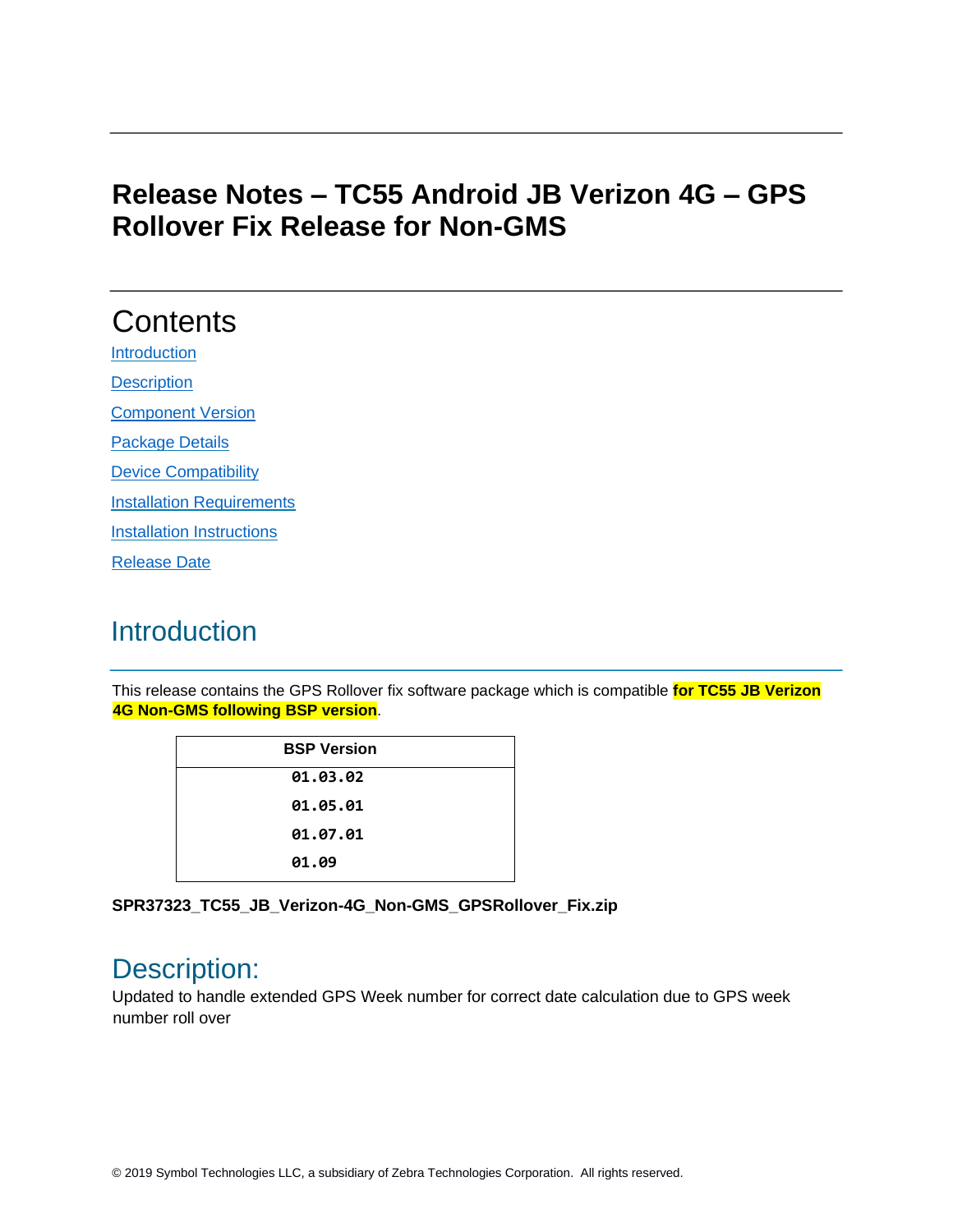## <span id="page-1-0"></span>Component Version:

| <b>Component / Description</b> | <b>Version</b> |
|--------------------------------|----------------|
| <b>GPS Version</b>             | 1.0.1          |

### <span id="page-1-2"></span><span id="page-1-1"></span>Package Details

| SPR37323_TC55_JB_Verizon-4G_Non-GMS_GPSRollover_Fix.zip |
|---------------------------------------------------------|
|---------------------------------------------------------|

## Device Compatibility

This software release has been approved for use with the following Zebra devices.

| <b>Device</b> | <b>OPERATING System</b> |
|---------------|-------------------------|
| TC55          | JB 4.1.2                |

### <span id="page-1-3"></span>Installation Requirements

This SW is intended for all the TC55 JB devices only.

- ADB installed on the PC (including adb drivers)
- USB debugging turned ON (from Developer options)

### <span id="page-1-4"></span>Installation Instructions

- 1. Connect the USB cable from your PC to the device and enable USB mass storage mode on the device.
- 2. On your PC, you should see an internal and external USB mass storage drive (SD card) appears in the File Explore and copy "**SPR37323\_TC55\_JB\_Verizon-4G\_Non-GMS\_GPSRollover\_Fix.zip**" file to any storage.